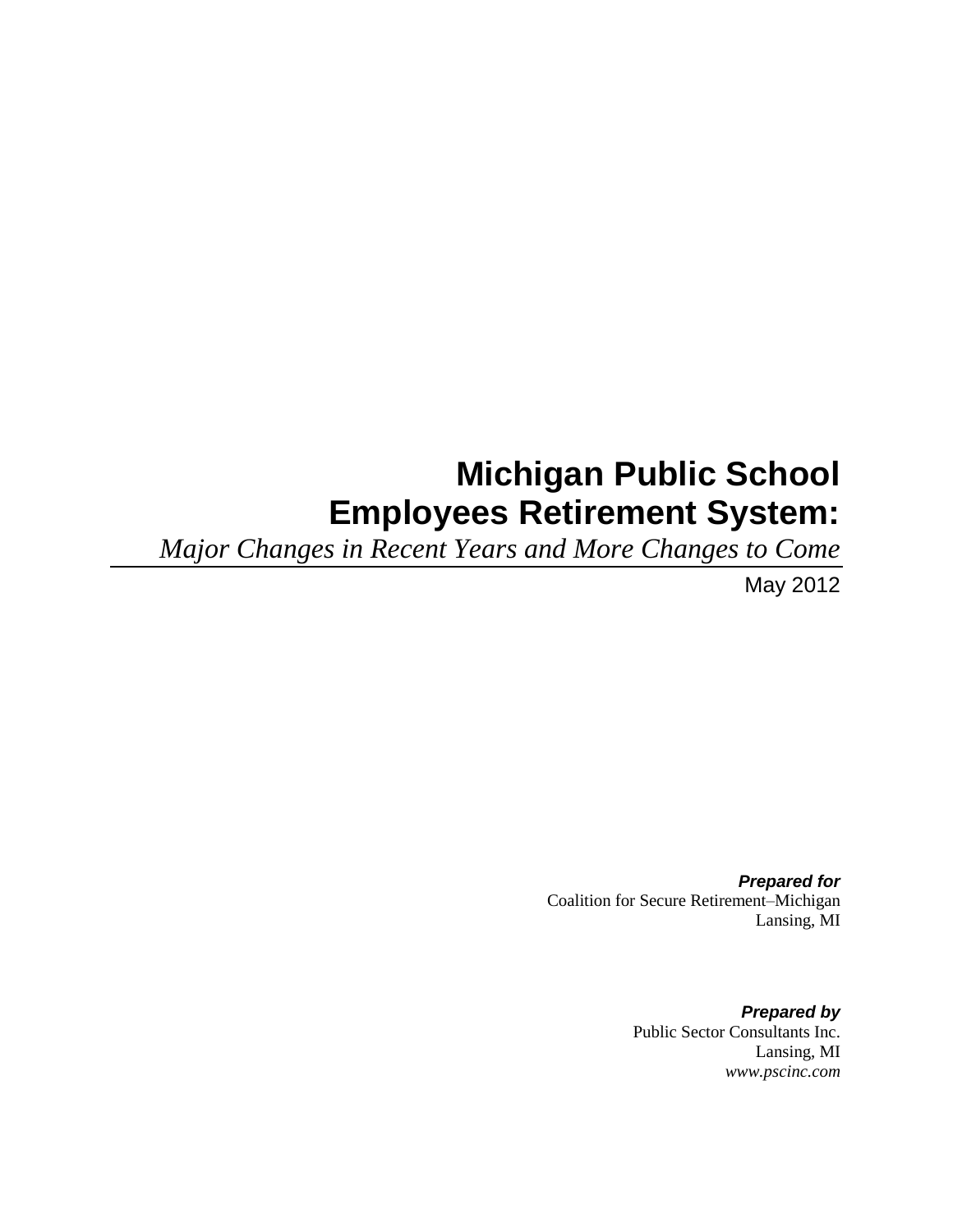The Michigan Public School Employees Retirement System (MPSERS) provides a defined benefit retirement system as well as health care benefits for members of the system upon their retirement. The MPSERS was originally created by Public Act 136 of 1947 and is currently operating under Public Act 300 of 1980, as amended. During 2011, the MPSERS had a total of 444,185 members:

- 192,435 retired employees receiving benefits
- 236,660 active member employees
- 15,090 inactive employees of MPSERS who will be eligible to draw retirement and health insurance benefits upon reaching a certain age (e.g., former school employees who vested in the MPSERS system but are now employed elsewhere)

There are currently 714 employer organizations that are members of MPSERS, including:

 $\blacksquare$  7 public universities<sup>1</sup>

l

- 28 community colleges
- Intermediate school districts
- $\blacksquare$  Public K–12 school districts
- **Certain public school academies**
- Certain local library districts

At the seven public universities that are members of MPSERS, only those employees hired prior to January 1, 1996 are members of MPSERS. Public school academies have the option of joining MPSERS.

During the past few years there has been considerable discussion in Lansing concerning the financial viability of MPSERS. Concerns have been raised regarding the ongoing cost to employers of maintaining MPSERS. Under MPSERS, participating employers (community colleges, local K–12 school districts, etc.) are responsible for making the payments to support pension and health care benefits provided to employees covered by MPSERS. Factors such as a decline in the performance of investments of assets held by MPSERS, a decline in the number of active members of MPSERS, and increasing health care costs have pushed up the contribution rates that employers are required to contribute to MPSERS. These increased employer costs have led to substantial changes in the system during 2007 and 2010 as well as additional proposed changes in 2012.

On March 22, 2012, Senate Bill 1040 was introduced in the Michigan Senate; the primary sponsor is Sen. Roger Kahn. The bill seeks to decrease the retirement costs under MPSERS for employers through a combination of reducing benefits and increasing the share of retirement costs borne by active and retired members of MPSERS. In response to the introduction of this bill, the Coalition for Secure Retirement-Michigan has contracted with Public Sector Consultants (PSC) to research and write an analysis of Senate Bill 1040. The PSC analysis will also include a description of the current status of MPSERS, including the types of pension and health care benefits currently offered to members, a discussion of the current financial status of MPSERS, and a discussion of the impact of Senate Bill 1040 on both the financial status of MPSERS and on current and retired members of MPSERS.

<sup>&</sup>lt;sup>1</sup> The seven public universities are: Central Michigan University, Eastern Michigan University, Ferris State University, Lake Superior State University, Michigan Technological University, Northern Michigan University, and Western Michigan University.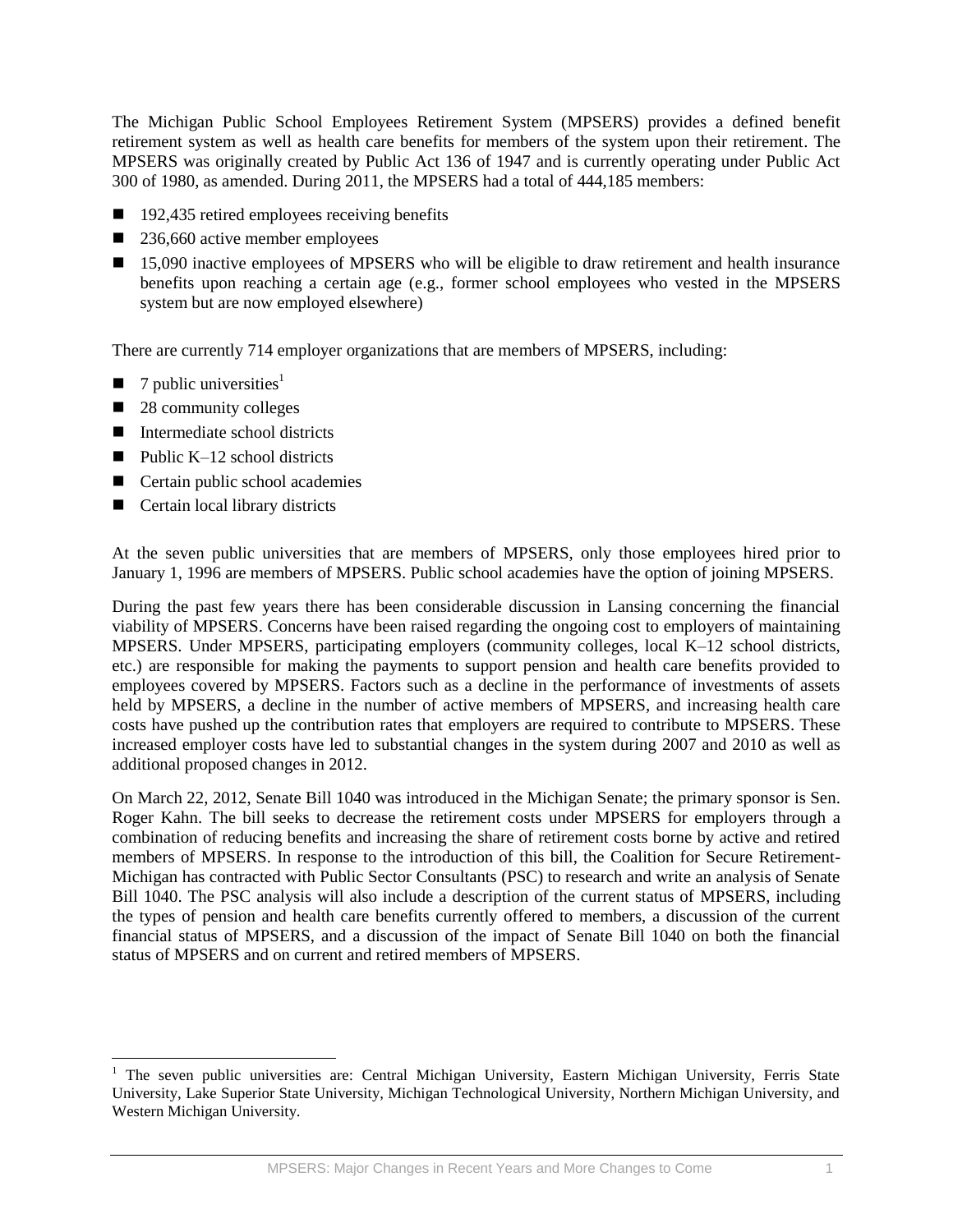## **TYPES OF MPSERS PENSION PLANS**

There are currently three separate pension plans offered to MPSERS members. The type of plan under which a MPSERS employee is covered is dependent on that employee's date of original hire by a participating employer. The three types of pension plans are the Basic Plan, the Member Investment Plan, and the Hybrid Plan.

#### *Basic Plan*

Employees hired before January 1, 1990 are members of the Basic Plan. Under this plan members are eligible to retire at age 55 with at least 30 years of credited service under MPSERS. As an alternative, Basic Plan members are eligible to retire at age 60 with at least 10 years of credited service. The amount of the pension benefit for members under this plan is equal to years of service multiplied by 1.5% multiplied by the average compensation of the employee over 5 years. For example, a Basic Plan member who retires after 33 years of service with an average compensation level of \$60,000 is entitled to an annual pension payment of \$29,700 (33 x 1.5% x \$60,000). The retiring member has numerous options involving the amount of the pension actually received, which are based primarily on decisions regarding survivor benefits.

Basic Plan members receive health care benefits on their retirement. The amount of the cost sharing between the employer and the retiree for these health care benefits is established by MPSERS and state law. Currently, Basic Plan members who are retired with a spouse are paying for 12.9% of the cost of their health care benefits with the remainder of the costs paid by MPSERS.

Members of this plan do not contribute a portion of their salary to support their future pension benefits, and prior to July 1, 2010, they likewise did not contribute to supporting their future retiree health care benefits. That changed on July 1, 2010, when Public Act 75 of 2010 required Basic Plan members to begin contributing 3% of their salary to help finance the cost of health care benefits for current retired members of MPSERS—a contribution that is being litigated in the Michigan courts.

#### *Member Investment Plan*

Employees hired after January 1, 1990 are members of the Member Investment Plan (MIP). Under MIP, members are eligible to retire at any age with at least 30 years of credited service under MPSERS. As an alternative, MIP members are eligible to retire at age 60 with at least 10 years of credited service. These members are also eligible to retire at age 60 with only 5 years of credited service if those 5 years of service are the 5 years prior to turning age 60. The amount of the pension benefit for MIP members is equal to years of service multiplied by 1.5 % multiplied by the average compensation of the employee over 3 years. For example, a MIP participant who retires after 33 years of service with an average compensation level of \$60,000 is entitled to an annual pension payment of \$29,700 (example calculation same as Basic Plan member above). The retiring member has numerous options involving the amount of the pension actually received, which are based primarily on decisions regarding survivor benefits. The amount of the MIP pension is increased by 3% per year into the future.

MIP members receive health care benefits on their retirement. The amount of the cost sharing between the employer and the retiree for these health care benefits is established by MPSERS and state law and is also dependent on the hiring date of the member. Current MIP members hired before July 1, 2008 and retired with a spouse are paying for 12.9% of the cost of their health care benefits with the remainder of the costs paid by MPSERS. MIP members hired after July 1, 2008 will earn a graded premium health care subsidy depending on the credited years of service. These employees will earn a 30% health care benefit after 10 years of credited service and will earn an additional 4% health care benefit for each additional year of service.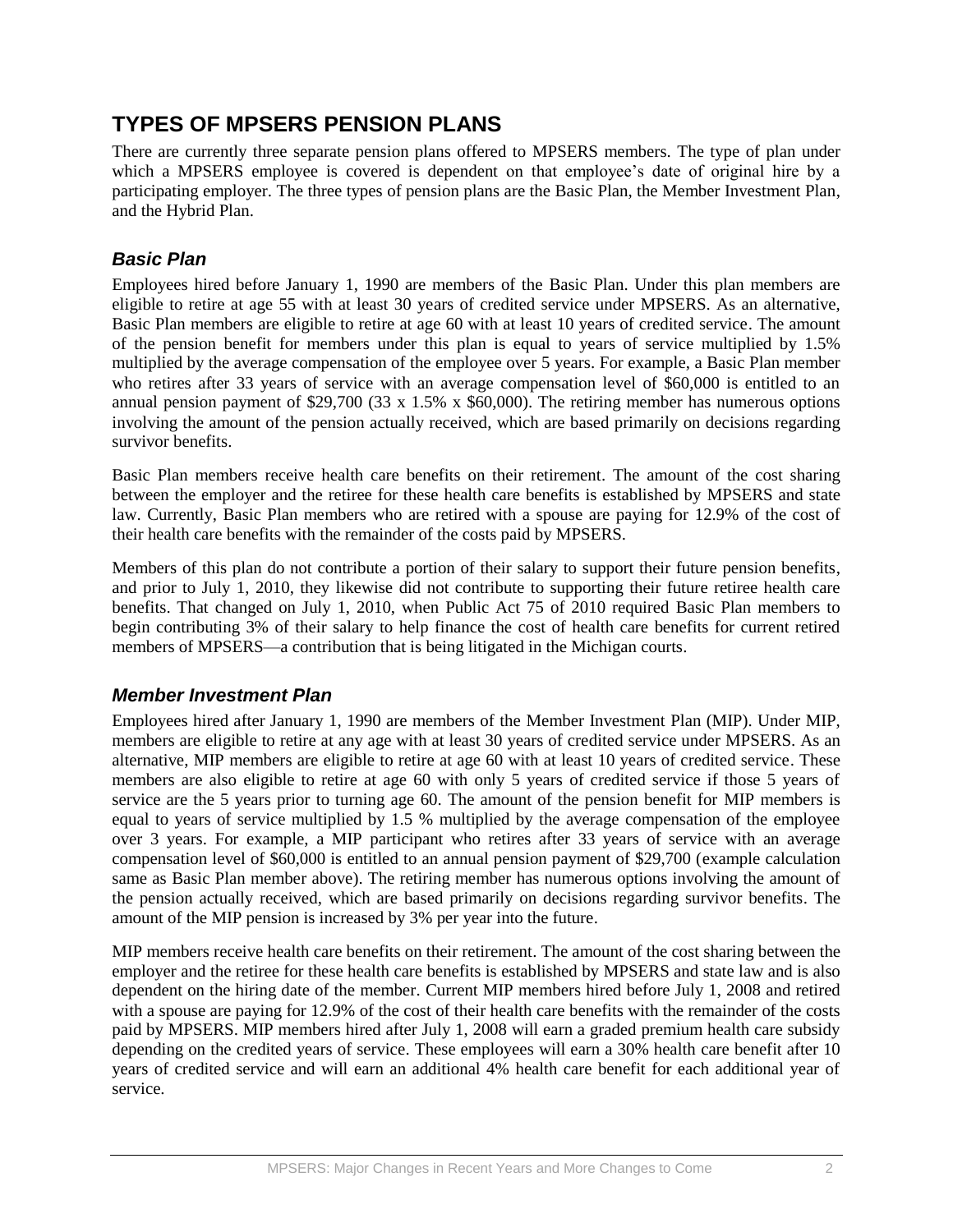Members under this plan have contributed a portion of their salary to support their pension. Those members hired from January 1, 1990 to June 30, 2008 have contributed toward their pension at the following rates: 3.0% of the first \$5,000 of annual salary, 3.6% from \$5,001 to \$15,000, and 4.3% on all salary above \$15,000. Members hired after July 1, 2008 contribute toward their pension at the same rate as employees hired prior to that date, with the exception of contributing 6.4% on all salary above \$15,000.

Prior to July 1, 2010, MIP members did not contribute a portion of their salary to support their future retiree health care benefits. As with Basic Plan members, Public Act 75 of 2010 required MIP members to begin contributing 3% of their salary to help finance the cost of health care benefits for current retired members of MPSERS.

## *Hybrid Plan*

l

Employees hired after July 1, 2010 are members of a hybrid pension plan. This plan is a blending of a defined benefit pension plan and a defined contribution plan.

The defined benefit portion of the Hybrid Plan allows an employee to draw a pension beginning at age 60 with at least 10 years of credited service. The amount of the pension benefit for this type of member is equal to years of service multiplied by 1.5% multiplied by the average compensation over 5 years. The hybrid pension members will not receive any cost-of-living increases after the retirement date. The employees in the Hybrid Plan will be required to contribute \$510 annually plus 6.4% of their salary above \$15,000 annually to help fund their pension.

The defined contribution portion of this plan requires employees to contribute 2% of their annual salary. The employee has the option of opting out of this contribution. If the hybrid employee choses to make the 2% contribution to the defined contribution plan, the employer will match this with a 1% contribution. Any additional employee contribution to the defined contribution plan above 2% will not require an employer match unless agreed to under a local collective bargaining agreement. For all funds contributed in this portion of the hybrid plan, the employee is responsible for investing these funds from a menu of options (similar to a private  $401(k)$  plan) and is eligible to draw these funds upon retirement based on Internal Revenue Service Code requirements.

Hybrid Plan members receive health care benefits on their retirement. The amount of the cost sharing between the employer and the retiree for these health care benefits is established by MPSERS and state law. Hybrid Plan members will earn a graded premium health care subsidy depending on the credited years of service. These employees will earn a 30% health care benefit after 10 years of credited service and will earn an additional 4% health care benefit for each additional year of service. Pursuant to provisions of Public Act 75 of 2010, Hybrid Plan members contribute 3% of their salary to help finance the cost of health care benefits for current retired members of MPSERS.

## **AVERAGE PENSIONS FOR RETIREES IN THE MPSERS**

The average pension level for members of MPSERS is based on the average final earnings of the member along with the number of years of service credits earned while working. Based on the most recent Comprehensive Annual Financial Report of MPSERS, the total level of pension benefits paid during fiscal year (FY) 2010–11 equaled approximately \$4 billion. <sup>2</sup> As shown in Exhibit 1, these pension benefits were paid to a total of 187,722 pension recipients, leading to an annual average MPSERS pension

<sup>&</sup>lt;sup>2</sup> Comprehensive Annual Financial Report for the Fiscal Year Ended September 30, 2011, Michigan Public School Employees Retirement System, Office of Retirement Services, page 92. Available: www.michigan.gov/documents/orsschools/Public\_Schools-2011\_CAFR\_375806\_7.pdf.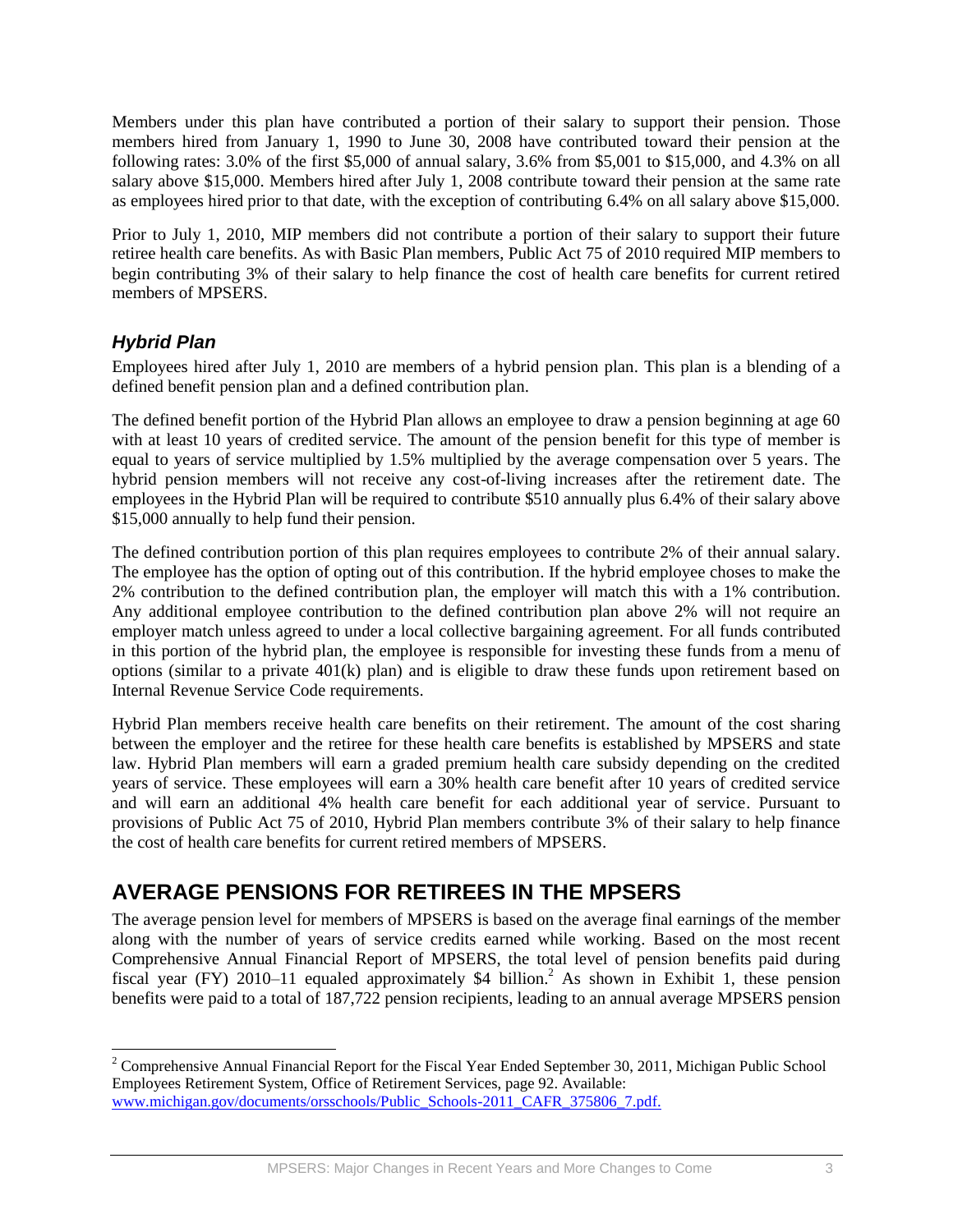benefit of \$21,189. While the average annual MPSERS pension is \$21,189, 38.9% of all MPSERS pension benefits paid went to individuals with annual pensions of \$12,000 per year or lower.

| <b>Annual pension</b> | <b>Number of retirees</b> | <b>Percentage of retirees</b> |
|-----------------------|---------------------------|-------------------------------|
| <b>Under \$4,800</b>  | 34,413                    | 18.3%                         |
| \$4,801 to \$9,600    | 28,272                    | 15.1%                         |
| \$9,601 to \$14,400   | 19,250                    | 10.3%                         |
| \$14,401 to \$19,200  | 15,846                    | 8.4%                          |
| \$19,201 to \$21,600  | 7,478                     | 4.0%                          |
| \$21,601 to \$24,000  | 7,761                     | $4.1\%$                       |
| Over \$24,000         | 74,702                    | 39.8%                         |
| Total                 | 187,722                   |                               |

|  |  |  | <b>EXHIBIT 1.</b> Average Annual Pension of Retired MPSERS Members |
|--|--|--|--------------------------------------------------------------------|
|--|--|--|--------------------------------------------------------------------|

SOURCE: Comprehensive Annual Financial Report for the Fiscal Year Ended September 30, 2011, Michigan Public School Employees Retirement System, Office of Retirement Services, page 96.

## **FUNDING REQUIREMENTS OF PUBLIC PENSION SYSTEMS**

The responsibility for funding the necessary payments to finance pension and health care benefits offered under MPSERS is shared among the employer members of MPSERS, the active employee members of MPSERS, and the retired members of MPSERS. While the State of Michigan, through the Office of Retirement Services, manages MPSERS, state government is not responsible for financing the system. The amount of funding that is the responsibility of the employer versus the active employee or the retired employee is established pursuant to state law. Under state law, any funding that is not the responsibility of the active employee or the retired employee becomes the financial responsibility of the employer member.

Federal Internal Revenue Service Code requires that all public pension systems fund **pension** benefits on a "pre-funded" – as opposed to "as-needed" or cash – basis. This means that the pension system should have an adequate amount of assets invested to cover

- the future projected costs of all of the **current retired** members of the pension system, **and**
- the future pension cost of all of the **active employee** members of the system (e.g., current workers who may someday become retirees).

If the value of the pension investments at any one time is not sufficient to pay these future pension costs, the pension system is said to have an "unfunded accrued liability" in its pension accounts. When an unfunded accrued liability exists, Michigan statute requires the retirement system to make additional payments into the pension system to eliminate the unfunded accrued liability over a 26-year period.

In contrast, the **health care** benefits provided to retirees under MPSERS are funded on a cash basis. This means the total amount of the health care expenditures of retired members are paid during the fiscal year in which the health care costs were accrued. This is quite different from private pension systems, where health care benefits are paid on a pre-funded basis. The difference stems from the concern by the federal government that private companies could declare bankruptcy and leave health care benefits without adequate funding to cover future obligations—hence the pre-funding requirement for *private* pension plans. While bankruptcy in the public sector is possible, it is not as significant an issue in the public sector as in the private sector.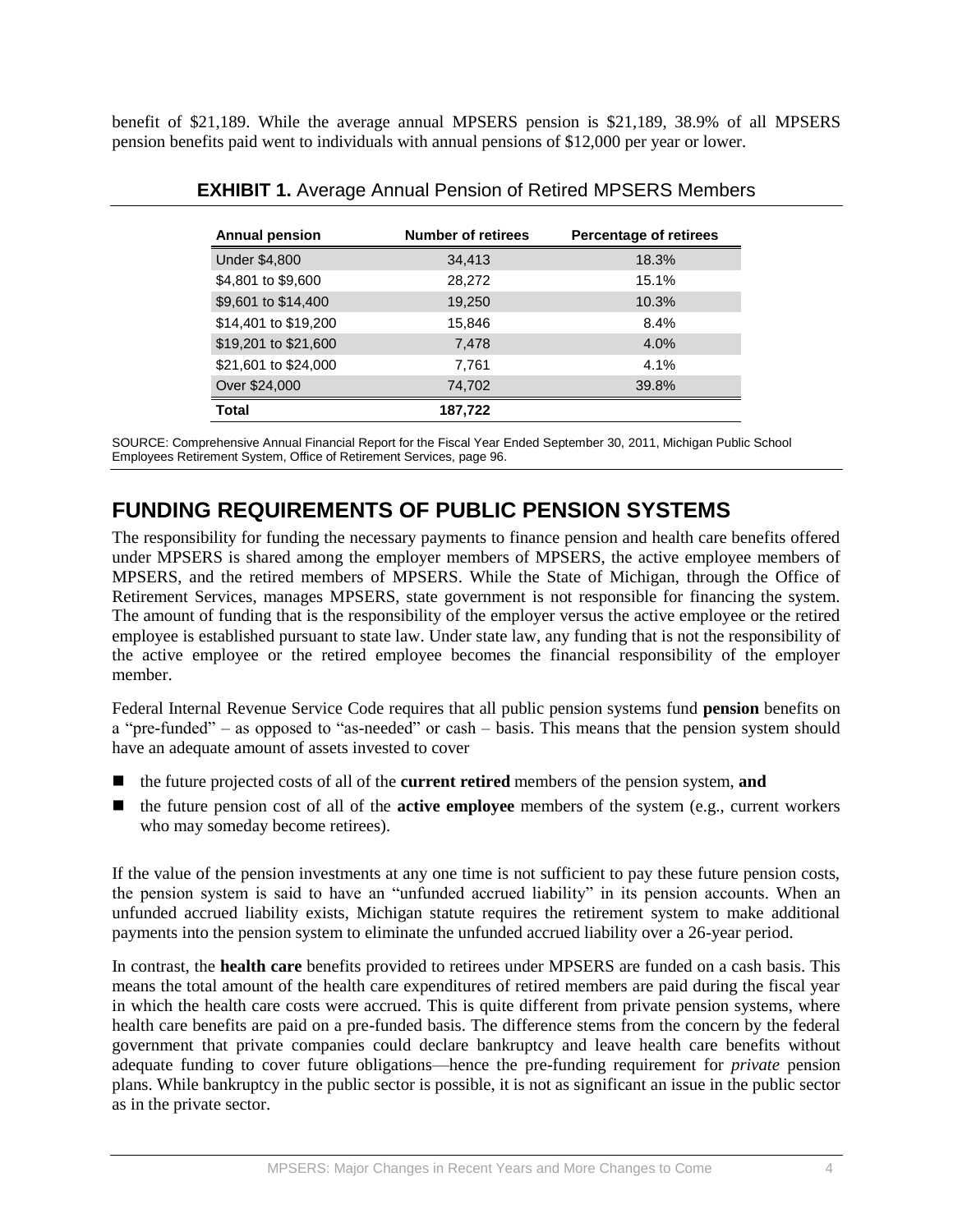In public sector pensions, the pension system is required to report on the level of unfunded accrued liability in its health care accounts on an annual basis.

## **CURRENT FUNDING STATUS OF MPSERS**

The most recent financial report which outlines the current funding status of MPSERS, the Comprehensive Annual Financial Report, is available is for the fiscal year ending September 30, 2011. This report contains the data regarding the current funding status of both pension and health care benefits provided under MPSERS, and Exhibit 2 provides a summary of this data.<sup>3</sup> With regard to pensions, the actuarial value of the invested pension assets, as of September 30, 2010, was \$43.3 billion. The actuarially calculated value of the current and future pension obligations was \$60.9 billion. This leaves an unfunded accrued liability of \$17.6 billion. A comparison of the value of the pension assets with the future pension obligations leads to the conclusion that the MPSERS pensions are currently 71.1% funded.

#### **EXHIBIT 2.** Current Funding Status of Michigan MPSERS Funding Status as of September 30, 2010 (millions of dollars)

| <b>Pension Accounts</b>                            |              |
|----------------------------------------------------|--------------|
| Actuarial Value of Pension Assets                  | \$43,294     |
| Actuarial Value of Pension Liabilities             | \$60,927     |
| Unfunded Accrual Liability in Pension Accounts     | $-$17,633$   |
| <b>Funded Ratio</b>                                | 71.1%        |
| <b>Health Care Accounts</b>                        |              |
| Actuarial Value of Assets                          | \$999        |
| Actuarial Value of Liabilities                     | \$28,627     |
| Unfunded Accrued Liability in Health Care Accounts | $-$ \$27,628 |
| <b>Funded Ratio</b>                                | 3.5%         |

SOURCE: Comprehensive Annual Financial Report for the Fiscal Year Ended September 30 ,2011, Michigan Public School Employees Retirement System, Office of Retirement Services, page 46.

The \$17.6 billion of the unfunded accrued pension obligation will be eliminated by spreading this unfunded accrued liability over the next 26 years. Based on current actuarial assumptions, this unfunded accrued liability is then spread over the covered payroll of the existing members of MPSERS (see Exhibit 3). During the current fiscal year, FY 2011–12, a charge of 12.49% of payroll is made to each employer to cover this unfunded accrued pension liability. If all of the actuarial assumptions concerning both the future growth of assets and liabilities of the pension accounts are accurate, the payroll charge will eliminate the \$17.6 billion of unfunded accrued pension liability. If the actuarial assumptions are incorrect, this percentage charge to payroll will be adjusted (either up or down) to reflect the actual change in pension assets and liabilities.

 $\overline{\phantom{a}}$ 

<sup>&</sup>lt;sup>3</sup> Comprehensive Annual Financial Report for the Fiscal Year Ended September 30, 2011.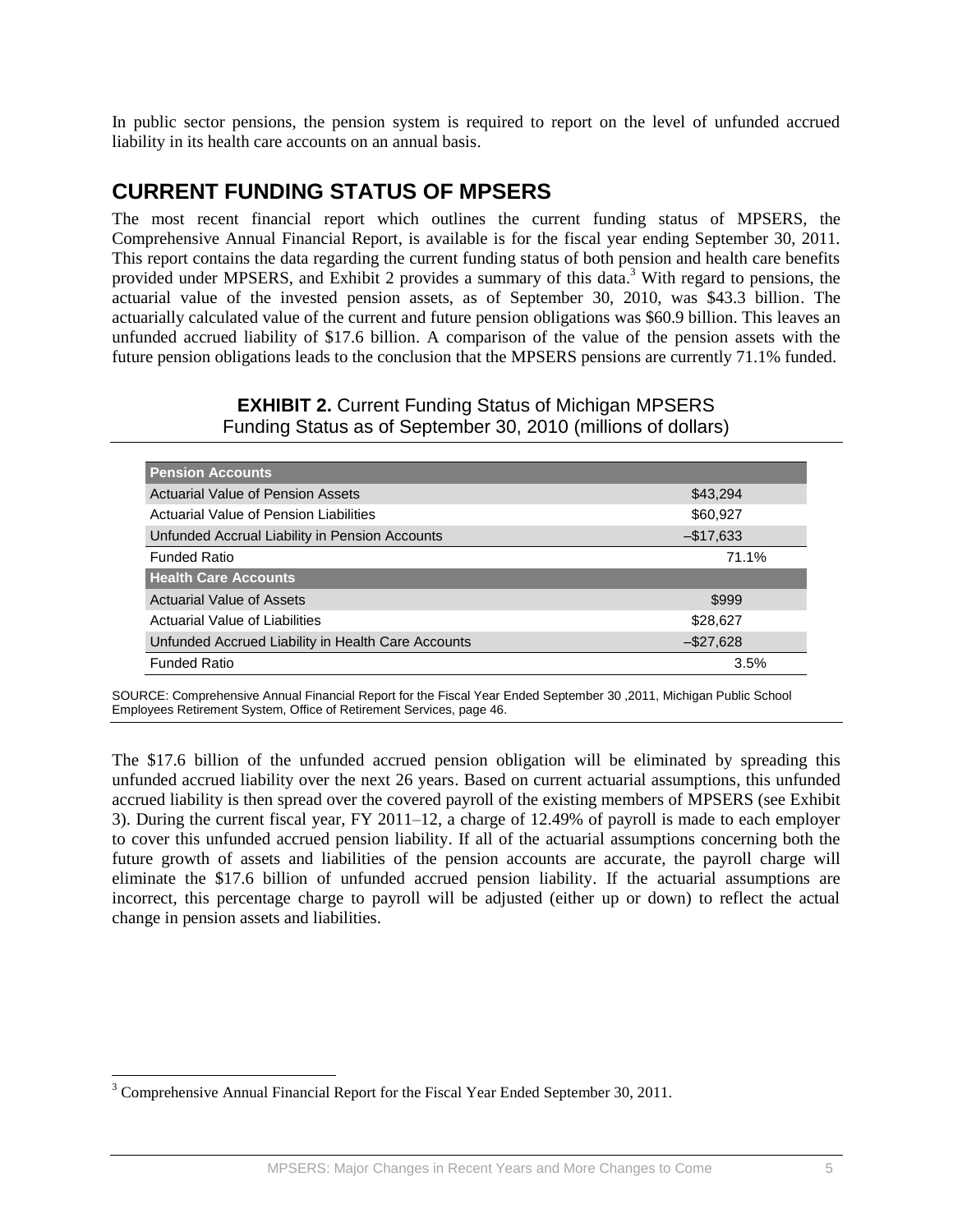| <b>Fiscal year ending</b><br>September 30 | Unfunded accrued pension<br>liability | Percentage funding<br>ratio for pensions | Payroll % charge for<br>pension unfunded<br>accrued liability |
|-------------------------------------------|---------------------------------------|------------------------------------------|---------------------------------------------------------------|
| 2001                                      | 1,375                                 | 96.5%                                    | 0.19%                                                         |
| 2002                                      | 3,575                                 | 91.5                                     | 0.06                                                          |
| 2003                                      | 6,043                                 | 86.5                                     | 0.68                                                          |
| 2004                                      | 7,533                                 | 83.7                                     | 0.88                                                          |
| 2005                                      | 9,995                                 | 79.3                                     | 2.01                                                          |
| 2006                                      | 6,141                                 | 87.5                                     | 4.32                                                          |
| 2007                                      | 5,771                                 | 88.7                                     | 5.70                                                          |
| 2008                                      | 8,931                                 | 83.6                                     | 4.89                                                          |
| 2009                                      | 11,982                                | 78.9                                     | 4.56                                                          |
| 2010                                      | 17,633                                | 71.1                                     | 6.15                                                          |

#### **EXHIBIT 3.** Recent History of MPSERS Funding Status of Pensions (millions of dollars)

NOTE: While the data for the unfunded accrued liability for FY 2010-11 and FY 2011-12 is not available, the percentage charge for this liability to payroll is 8.42% in FY 2010-11 and 12.49% in FY 2011-12.

SOURCE: Comprehensive Annual Financial Report for the Fiscal Year Ending September 30, 2011, Michigan Public School Employees Retirement System, Office of Retirement Services.

In addition to showing funding status for pensions, Exhibit 2 also summarizes the funding status of health care benefits offered under MPSERS. As of September 30, 2010, the actuarial value of the assets available to back current and future MPSERS health care benefits is approximately \$1 billion. This is the amount of the cash payments due for health care for the fiscal year for the current health care needs of MPSERS retired members. The actuarial calculated value of current and future health care costs was \$28.6 billion. This leaves an unfunded accrued liability of \$27.6 billion. As discussed above, in contrast to the \$17.6 billion unfunded accrued liability in the MPSERS pension accounts, there is no current requirement under the Internal Revenue Service Code which mandates the elimination of the \$27.6 billion unfunded accrued liability in health care. During the current fiscal year, FY 2011–12, the health care costs of MPSERS retirees are being paid on a cash basis. The total cost of providing health care for retired MPSERS members is 8.5% of the covered payroll of active MPSERS employees. This cost is funded by a 3.0% charge to the salary of active employees and a 5.5% charge to the total payroll of each employer member of MPSERS.

## **SENATE BILL 1040 PROPOSED CHANGES TO MPSERS**

On March 22, 2012, Sen. Roger Kahn introduced Senate Bill 1040, with major elements summarized below:

**Changes to Active Employees:** The bill would make changes in the final level of compensation to be used to calculate pension payments. Specifically, the final level of compensation would not include merit pay, longevity pay, or any pay in the form of a tax sheltered annuity. The bill would also require that existing employees make a new 4% of salary contribution to MPSERS unless they accept reductions in the future level of pension payments earned on future years worked. In terms of future health care benefits, the bill would require that existing employees retiring on or after July 1, 2012 would not be eligible to receive retiree health care benefits until they reach the age of 60 years. In addition, existing employees would have the amount of the health care payment they receive based on a graded health care system as opposed to the current system.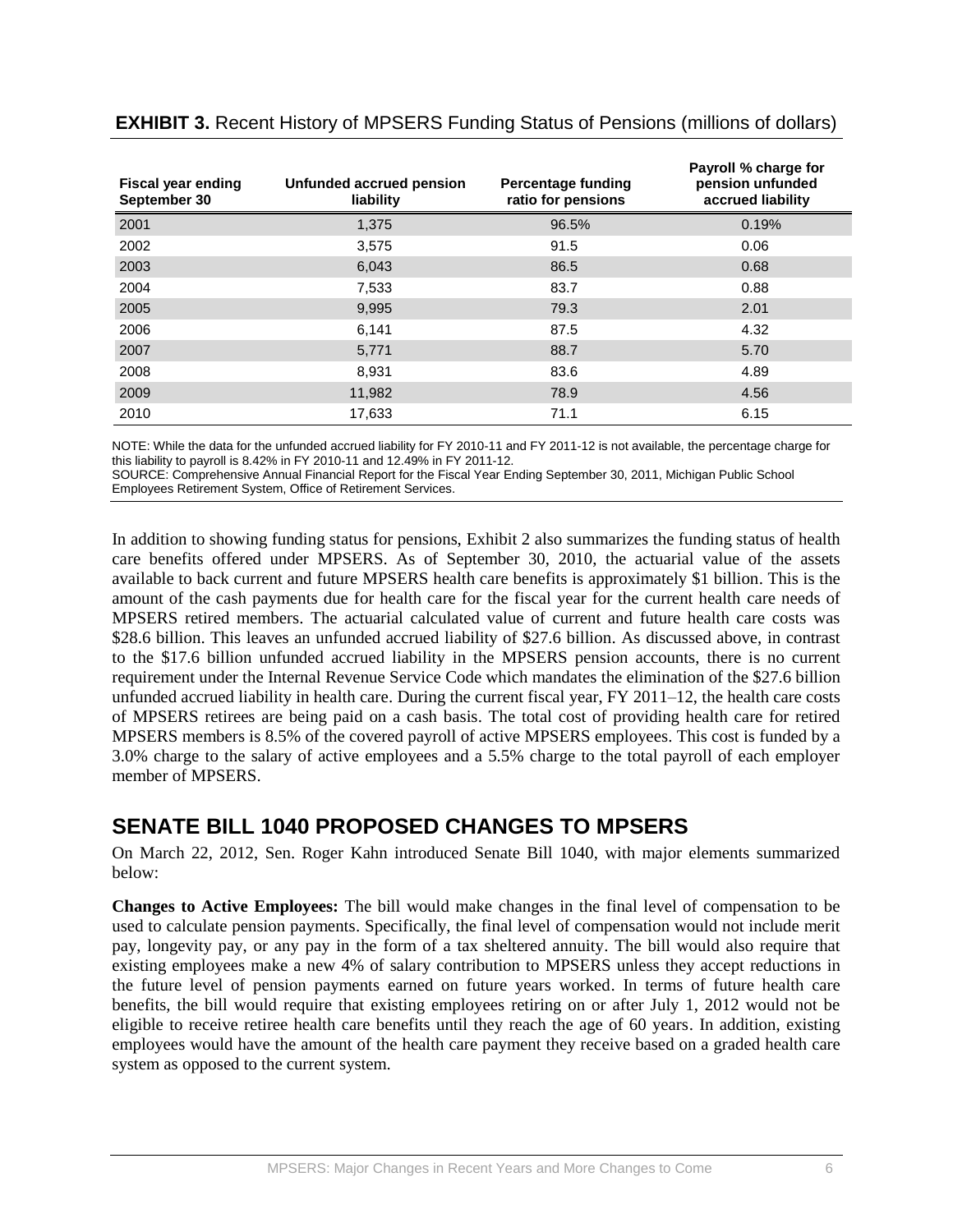**Changes to Retired Employees:** The bill would make one change to the benefits of MPSERS members already retired, by increasing the retired employee share of health care costs from the current level of 10% to a new level of 20% effective July 1, 2012.

**Changes to Future MPSERS Members:** The bill would eliminate retiree health care benefits for all employees hired after July 1, 2012 and replace these benefits with a 2% matching employer contribution into the 401(k) accounts of these future employees. Upon retirement, MPSERS will have no obligation for the health care cost of these employees.

> A comprehensive analysis of Senate Bill 1040 has been prepared by the Senate Fiscal Agency and is available to the public at: http://legislature.mi.gov/doc.aspx?2012-SB-1040

## **COST IMPACT OF SENATE BILL 1040**

The Office of Retirement Services has prepared estimates as to the impact of the passage of Senate Bill 1040 on MPSERS, and Exhibit 4 provides a summary of these estimates. The proposed changes to pensions contained in Senate Bill 1040 are projected to reduce employer contribution rates by 2.93%, resulting in a \$1.7 billion reduction (9.6%) in the level of the unfunded accrued liability of pensions under MPSERS. The health care changes in the bill are estimated to reduce the unfunded accrued liability for retiree health care by a total of \$7.5 billion. It should be noted that while the changes in Senate Bill 1040 will reduce the unfunded accrued liability of health care benefits, they are not structured to begin the prefunding of these health care benefits.

| <b>Approximate Cost Avoidance</b>                                                                                             |  |
|-------------------------------------------------------------------------------------------------------------------------------|--|
| <b>Pensions</b>                                                                                                               |  |
| 2.80% reduction in employer contribution rates and a \$1.6 billion<br>reduction in the pension unfunded accrued liability     |  |
| 0.13% reduction in employer contribution rates and a \$55 million<br>reduction in the pension unfunded accrued liability      |  |
| <b>Health Care</b>                                                                                                            |  |
| \$112 million savings to employer and a \$3.3 billion reduction in the<br>unfunded accrued liability for health care benefits |  |
| \$5 million savings to employers and \$1.365 billion reduction in the<br>unfunded accrued liability for health care benefits  |  |
| \$5 million savings to employers and a \$2.8 billion reduction in the<br>unfunded accrued liability for health care benefits  |  |
|                                                                                                                               |  |

#### **EXHIBIT 4. Projected Fiscal Impact of Senate Bill 1040**

SOURCE: Office of Retirement Services, March 29, 2012.

## **IMPORTANT ISSUES RAISED BY SENATE BILL 1040**

As the legislature begins its debate on Senate Bill 1040, several important issues should be carefully and thoroughly discussed. These include potential constitutional problems, fairness to members of MPSERS, comparisons to recent changes enacted that affect members of the State Employees Retirement System, the impact of the proposed changes on the ability to recruit quality public school employees and the ability to maintain quality senior public school employees, and underlying causes of rising MPSERS costs.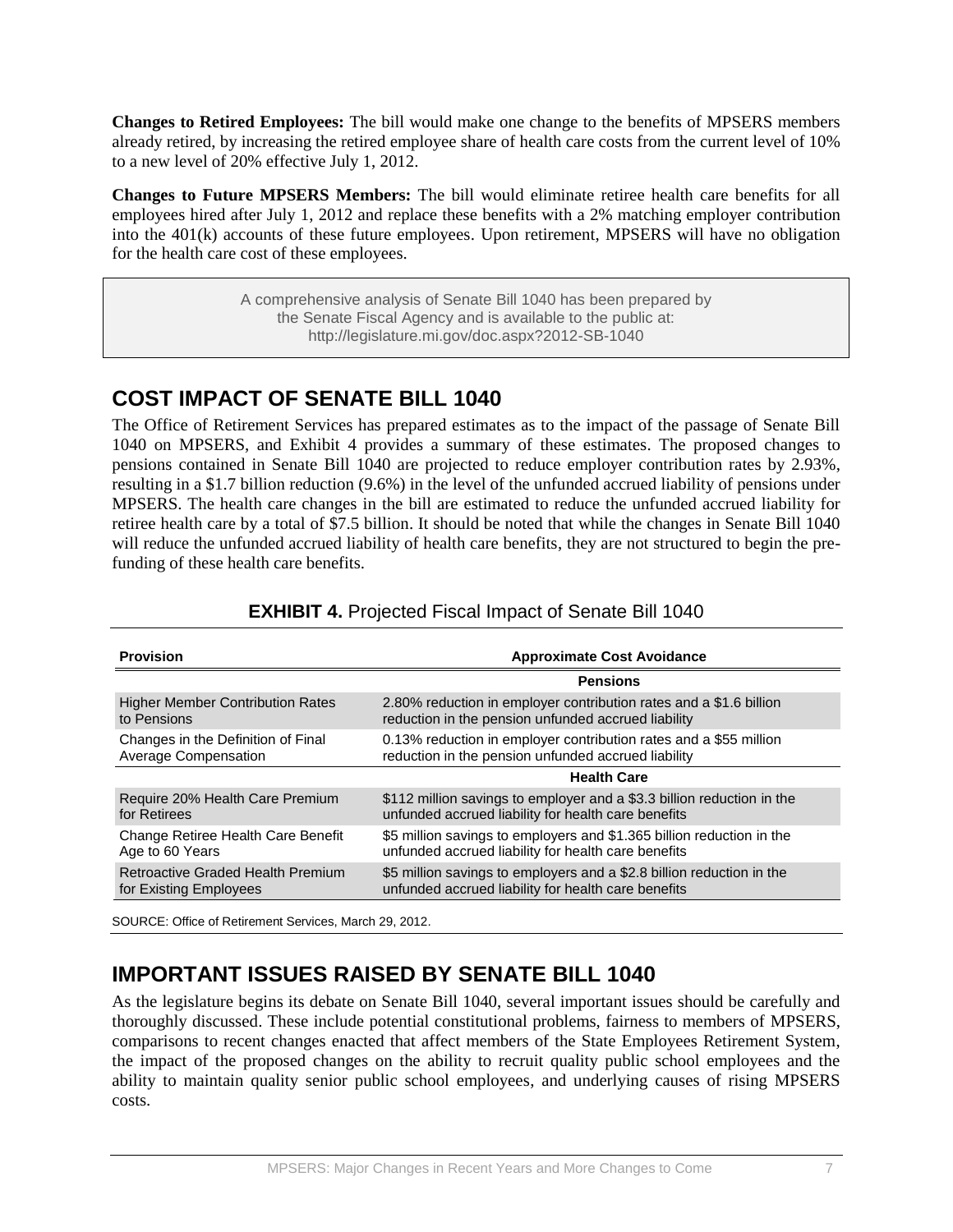#### *Constitutional Issues*

Senate Bill 1040, if enacted into law, will almost certainly be challenged legally on a constitutional basis. Sec. 24 of Article IX of the Constitution of the State of Michigan of 1963 reads as follows:

*Sec. 24. The accrued financial benefits of each pension plan and retirement system of the state and its political subdivisions shall be a contractual obligation thereof which shall not be diminished or impaired thereby.*

Based on informal advice from the Office of the Attorney General, previous members of the legislature took this section to mean that while changes could be made in the pension benefits of employees yet to be hired, changes in pension benefits of existing employees could be challenged on a constitutional basis. As an example of this legal belief, when the State of Michigan enacted major changes to the State Employees Retirement System in 1997, the changes applied only to newly hired state employees. A similar pattern was followed with changes made to MPSERS in 2008 when the employee contribution rate to MPSERS for MIP members was increased for employees hired after July 1, 2008. This trend of applying pension changes only to newly hired members continued in 2010 when newly hired MPSERS members were required to join the Hybrid Plan.

The provisions of Senate Bill 1040 that require increased contribution rates by **existing active** members of the Basic Plan and MIP will almost certainly lead to litigation. The ultimate outcome of these types of proposed changes to the pensions of existing MPSERS members will likely be decided by the courts.

#### *Fairness Issues*

l

Senate Bill 1040 presents significant fairness issues that members of the legislature must consider as they debate this issue. On the one hand, the legislature has an obligation to consider the increases in the longterm unfunded accrued liability in MPSERS. Action should be taken to address this issue on behalf of the citizens of Michigan and the future long-term costs of MPSERS. On the other hand, the legislature has an obligation to be fair to the current and retired members of MPSERS. The fairness issue revolves around the fact that MPSERS members took jobs with the understanding that they would earn a certain level of pension and health care benefits upon their retirement. The changes in Senate Bill 1040 that impact retired and active MPSERS members will be viewed by many as a breach in the promises made to these employees. The legislature should also consider the fact that the nature of both private and public sector pension systems has significantly changed in recent years. Significant reforms have been made in both pensions and retiree health care benefits.

Such changes need to be considered in light of what is fair to the employee and what is in the necessary best interest of the state as a whole. The fairness debate should also include the recent changes that have already been made in MPSERS. These include the requirement that MPSERS members contribute 3% of their salary toward retiree health care and the recently enacted requirement that all active employees pay at least 20% of the total premium cost of their health care benefits. In addition, many MPSERS retirees must now pay the state income tax on their pensions for the first time.

This issue of fairness will be a very difficult one for members of the legislature, and it is further complicated by recent action of the legislature with regard to their own retirement benefits. When a decision was made in 2011 to eliminate retiree health care benefits for elected members of the legislature, members of the legislature decided to apply this change only to members who do not have six years of service in the legislature as of January 1, 2013.<sup>4</sup> This change protected 35 of the 38 members of the senate

<sup>&</sup>lt;sup>4</sup> Public Act 200 of 2011 amended the Legislative Retirement Act to eliminate health care coverage for legislators who do not have 6 years of legislative service as of January 1, 2013.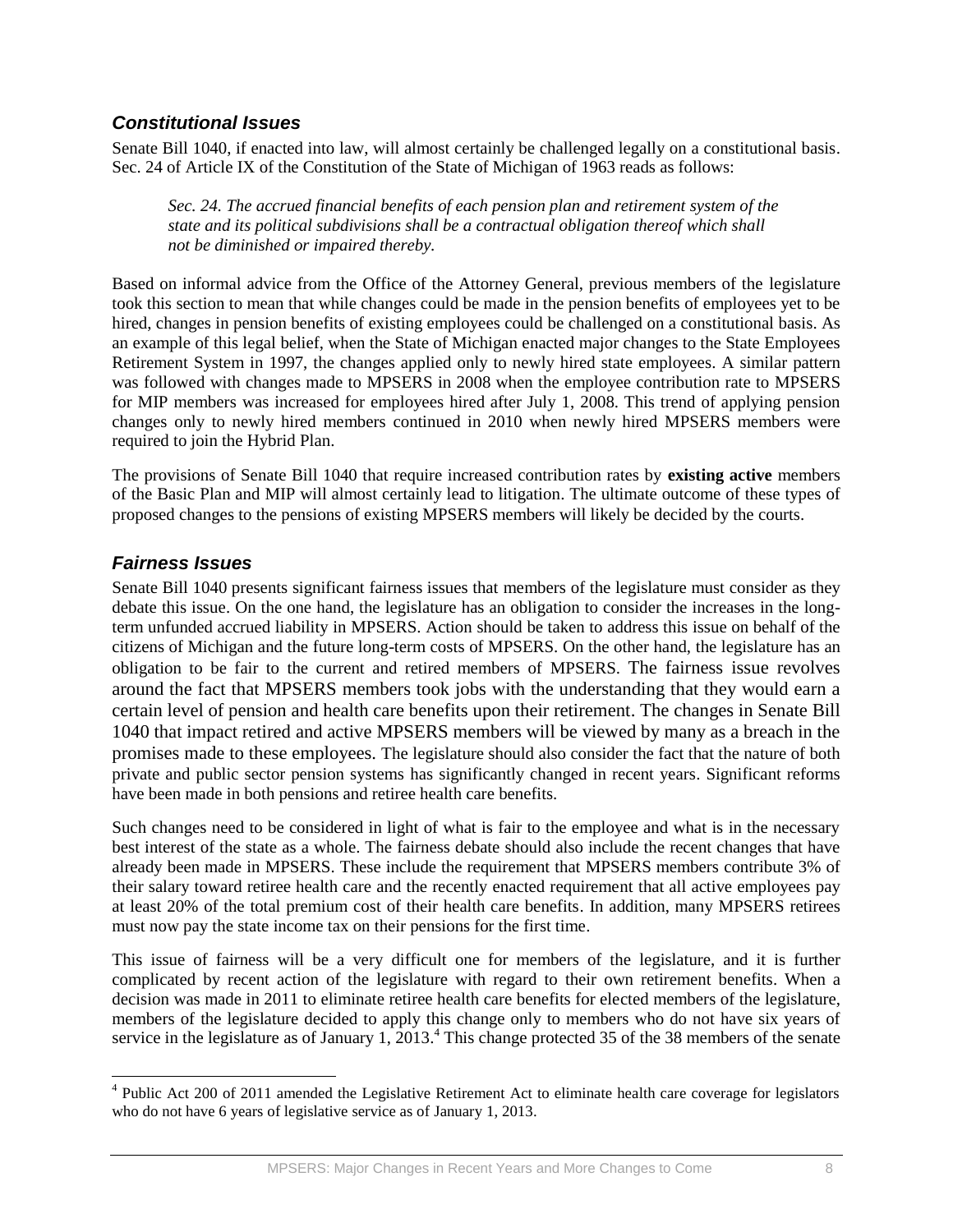from being affected by the retirement health care changes. This decision on health care benefits for retired members of the legislature is not consistent with some of the health care changes proposed in Senate Bill 1040.

## *Ability to Recruit New Employees and Retain Existing Senior Employees*

The passage of Senate Bill 1040 could affect the ability of local school districts to recruit high-quality new employees and to retain existing senior employees. The ability to recruit high-quality new employees is likely to be impacted by the elimination of retiree health care benefits and the replacement with a defined contribution retiree health care system for newly hired employees. Likewise, the ability to maintain high-quality senior school district employees will likely be affected by the change to require employees to be at least 60 years old to have health care coverage upon retirement. Many senior school district employees will likely be forced to retire earlier than they had planned in order to retire with health care benefits if they are under the age of 60. While it is impossible to measure the impact of Senate Bill 1040 on these issues, it is important to discuss these issues in the legislature.

## *Underlying Causes of Rising MPSERS Costs*

Senate Bill 1040 as introduced addresses the issues of rising MPSERS costs to employers and the unfunded accrued liability by shifting costs to current and future retirees. While these actions reduce the current costs, the legislation does not address significant **causes** of the MPSERS cost increases such as:

- **Rising medical costs:** The state has taken advantage of opportunities to maximize federal subsidies (e.g., accessing the Medicare Advantage plan) and increased retiree cost-sharing. However, health care inflation nationwide has risen dramatically more than general inflation—so using these opportunities results in temporary improvements at best.
- **Failure to pre-fund health care benefits:** Although pre-funding contribution **amounts** have been calculated since 1999, those transfers have not been made. Therefore, any increase in retiree health care costs must be paid for through increased assessments on employers and employees. If Michigan chose to pre-fund retiree health coverage, at least some of any cost increase could be paid through investment returns—thereby reducing the annual increase paid by employers and employees.
- **Fewer workers per retiree:** As the population gets older—but also as local districts convert positions and services from MPSERS-covered employees to non-MPSERS-covered organizations or contracts—the ratio of active workers to retirees has declined. State policy changes, including incentives to encourage MPSERS members to retire early, have also increased employer costs by further decreasing the worker-to-retiree ratio.

Although the issue of rising medical costs is beyond the scope of Senate Bill 1040, Michigan could choose to address pre-funding health care costs and cost increases caused by state policy changes.

## **CONCLUSION**

There is little doubt that MPSERS is facing significant financial challenges. These financial challenges are primarily a result of four separate factors:

1. The number of active employed members of MPSERS has declined by 23.8% from September 30, 2001 to September 30, 2010. This decline leads to a smaller active payroll to apply any of the current funding needs of MPSERS, driving up the percentage of payroll costs used to fund the system. This decline in the number of active employees is due to a decline in the number of students in the system coupled with a shifting of students to public school academies and the